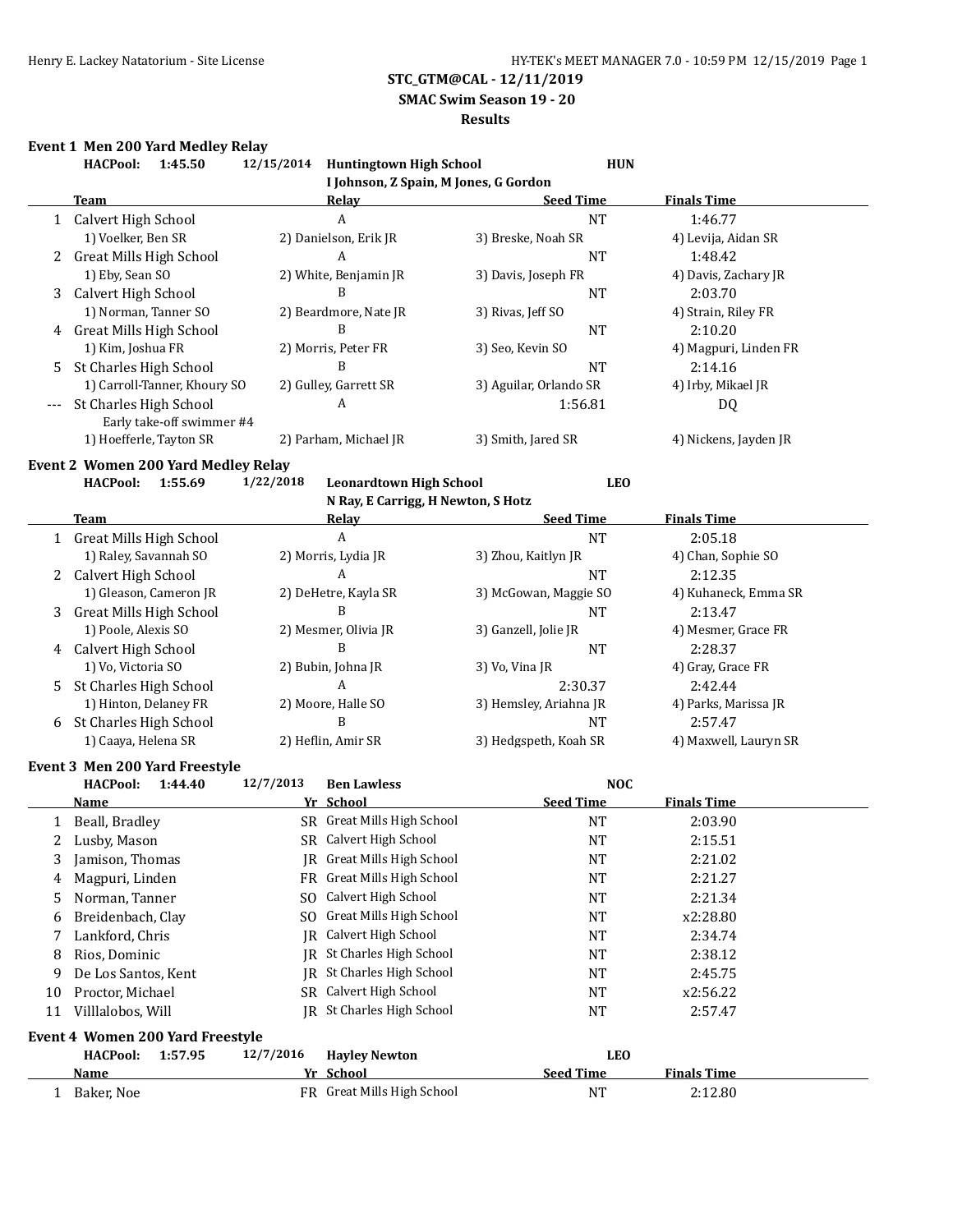# **SMAC Swim Season 19 - 20**

## **Results**

## **(Event 4 Women 200 Yard Freestyle)**

|    | Name              | Yr School                  | <b>Seed Time</b> | <b>Finals Time</b> |
|----|-------------------|----------------------------|------------------|--------------------|
|    | 2 Chan, Sophie    | SO Great Mills High School | <b>NT</b>        | 2:13.20            |
| 3  | Gray, Grace       | FR Calvert High School     | <b>NT</b>        | 2:28.55            |
| 4  | Gonzales, Leila   | SR Great Mills High School | NT               | 2:31.37            |
| 5  | Mesmer, Grace     | FR Great Mills High School | <b>NT</b>        | x2:38.88           |
| 6  | Vernier, Ashley   | SR Calvert High School     | <b>NT</b>        | 2:47.67            |
|    | Levenson, Taviah  | SR St Charles High School  | 3:17.25          | 3:00.37            |
| 8  | Hedgspeth, Koah   | SR St Charles High School  | 3:02.09          | 3:02.82            |
| 9  | Millman, Calliope | IR Calvert High School     | <b>NT</b>        | 3:08.63            |
| 10 | Caaya, Helena     | SR St Charles High School  | NT               | 3:20.46            |
| 11 | Maxwell, Lauryn   | SR St Charles High School  | 3:12.00          | x3:27.40           |
| 12 | Vo, Victoria      | SO Calvert High School     | <b>NT</b>        | x3:33.18           |

# **Event 5 Men 200 Yard IM**

|    | <b>HACPool:</b><br>2:02.33 | 12/17/2014 | Chris Kahl                       | <b>PTX</b>       |                    |
|----|----------------------------|------------|----------------------------------|------------------|--------------------|
|    | Name                       |            | Yr School                        | <b>Seed Time</b> | <b>Finals Time</b> |
|    | Danielson, Erik            |            | IR Calvert High School           | NT               | 2:14.07            |
| 2  | Davis, Joseph              |            | FR Great Mills High School       | NT               | 2:15.44            |
| 3  | White, Benjamin            | IR.        | Great Mills High School          | NT               | 2:18.67            |
| 4  | Seo, Kevin                 | SO.        | Great Mills High School          | NT               | 2:31.49            |
| 5  | Rivas, Jeff                |            | SO Calvert High School           | NT               | 2:32.93            |
| 6  | Parham, Michael            |            | <b>IR</b> St Charles High School | 2:41.11          | 2:38.28            |
|    | Beardmore, Nate            |            | IR Calvert High School           | NT               | 2:48.78            |
| 8  | Crownover, Mitchell        |            | SO Great Mills High School       | NT               | x2:49.10           |
| 9  | Carroll-Tanner, Khoury     |            | SO St Charles High School        | NT               | 2:58.83            |
| 10 | Aguilar, Orlando           |            | SR St Charles High School        | NT               | 3:09.16            |
| 11 | Sferra, Andrew             |            | SO Calvert High School           | NT               | x3:13.25           |

#### **Event 6 Women 200 Yard IM**

|     | <b>HACPool:</b><br>2:10.95  | 1/4/2019<br><b>Madeline Frick</b> | <b>HUN</b>       |                    |  |
|-----|-----------------------------|-----------------------------------|------------------|--------------------|--|
|     | <b>Name</b>                 | Yr School                         | <b>Seed Time</b> | <b>Finals Time</b> |  |
|     | Raley, Savannah             | SO Great Mills High School        | <b>NT</b>        | 2:29.00            |  |
|     | 2 Ganzell, Jolie            | IR Great Mills High School        | <b>NT</b>        | 2:52.51            |  |
| 3   | Torgesen, Hannah            | IR Great Mills High School        | <b>NT</b>        | 2:57.12            |  |
| 4   | McGowan, Maggie             | SO Calvert High School            | <b>NT</b>        | 2:57.88            |  |
| 5.  | Won, Soo Jin                | SO Great Mills High School        | <b>NT</b>        | x3:01.43           |  |
| 6   | Fleckenstein, Skye          | IR Calvert High School            | <b>NT</b>        | 3:03.89            |  |
|     | Ward, Ava                   | IR Calvert High School            | <b>NT</b>        | 3:23.72            |  |
| 8   | Moore, Halle                | SO St Charles High School         | 3:23.60          | 3:24.57            |  |
| 9   | Hemsley, Ariahna            | IR St Charles High School         | <b>NT</b>        | 3:41.39            |  |
| --- | Simmons, Abigail            | <b>FR</b> Calvert High School     | <b>NT</b>        | DQ                 |  |
|     | Not on back off wall - back |                                   |                  |                    |  |

#### **Event 7 Men 50 Yard Freestyle**

|      | <b>HACPool:</b><br>22.69 | 12/15/2014 | Dean Pinno                 | <b>LEO</b>       |                    |  |
|------|--------------------------|------------|----------------------------|------------------|--------------------|--|
|      | Name                     |            | Yr School                  | <b>Seed Time</b> | <b>Finals Time</b> |  |
|      | Levija, Aidan            |            | SR Calvert High School     | NΤ               | 23.93              |  |
| *2   | Davis, Zachary           |            | IR Great Mills High School | NT               | 24.61              |  |
| $*2$ | Willey, Nolen            |            | SO Great Mills High School | NT               | 24.61              |  |
|      | 4 Hoefferle, Tayton      |            | SR St Charles High School  | 25.63            | 25.74              |  |
| 5    | Breske, Noah             |            | SR Calvert High School     | NT               | 25.77              |  |
| 6    | Nickens, Jayden          |            | JR St Charles High School  | 27.53            | 27.12              |  |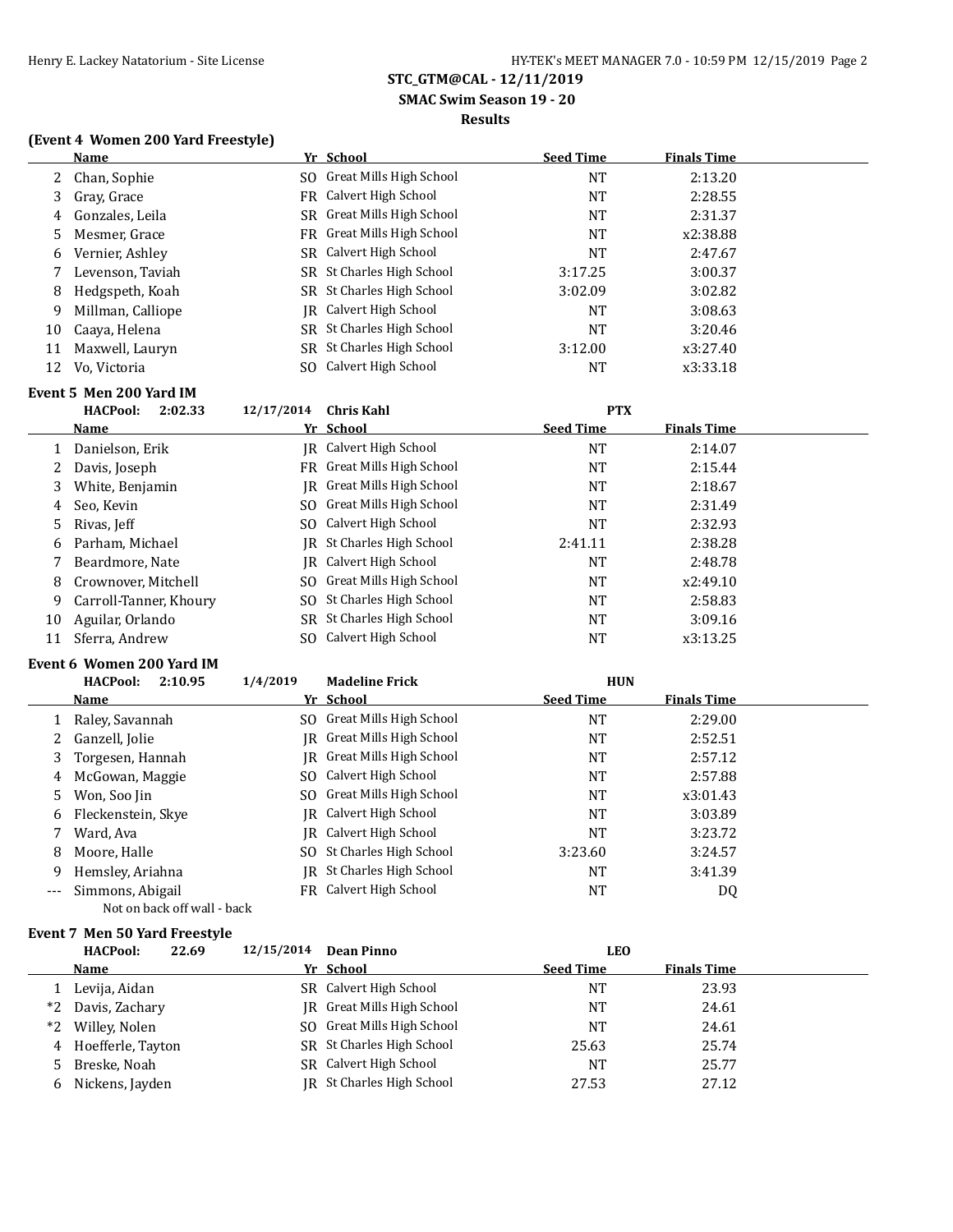**SMAC Swim Season 19 - 20**

#### **Results**

## **(Event 7 Men 50 Yard Freestyle)**

|    | Name            | Yr School                  | <b>Seed Time</b> | <b>Finals Time</b> |  |
|----|-----------------|----------------------------|------------------|--------------------|--|
|    | 7 Smith, Dylan  | SR Great Mills High School | NT               | 28.12              |  |
| 8  | Torgesen, Ryan  | FR Great Mills High School | NT               | x28.78             |  |
| 9  | Irby, Mikael    | IR St Charles High School  | 29.51            | 29.98              |  |
| 10 | Rannacher, Luke | SO Calvert High School     | NT               | 31.05              |  |
| 11 | Hamilton, Alex  | SO Calvert High School     | NT               | x31.45             |  |
| 12 | Webster, Nick   | JR St Charles High School  | NT               | x32.49             |  |

## **Event 8 Women 50 Yard Freestyle**

|       | <b>HACPool:</b><br>25.25 | 1/11/2017 | <b>Lauren Grand</b>        | <b>PTX</b>       |                    |  |
|-------|--------------------------|-----------|----------------------------|------------------|--------------------|--|
|       | Name                     |           | Yr School                  | <b>Seed Time</b> | <b>Finals Time</b> |  |
|       | Kuhaneck, Emma           |           | SR Calvert High School     | NT               | 27.73              |  |
| 2     | Zhou, Kaitlyn            | IR-       | Great Mills High School    | NT               | 28.87              |  |
| 3     | Mesmer, Olivia           | IR-       | Great Mills High School    | <b>NT</b>        | 28.95              |  |
| 4     | DeHetre, Kayla           |           | SR Calvert High School     | <b>NT</b>        | 29.22              |  |
| 5     | Hall, Lily               |           | FR Great Mills High School | <b>NT</b>        | 31.76              |  |
| 6     | Hinton, Delaney          |           | FR St Charles High School  | 35.86            | 34.95              |  |
|       | Louden, Hannah           |           | SR Great Mills High School | <b>NT</b>        | x35.56             |  |
| 8     | Schmidt, Rhyannon        | SO.       | Calvert High School        | <b>NT</b>        | 35.91              |  |
| 9     | Heflin, Amir             |           | SR St Charles High School  | 37.06            | 36.84              |  |
| 10    | Venson, Diamond          |           | FR St Charles High School  | 41.46            | 36.92              |  |
| 11    | Fisette, Monet           |           | FR St Charles High School  | 41.09            | x39.04             |  |
| $---$ | Falcao, Annabella        | SO.       | Calvert High School        | <b>NT</b>        | DQ                 |  |
|       | No touch on turn         |           |                            |                  |                    |  |

#### **Event 11 Men 100 Yard Butterfly**

|    | <b>HACPool:</b>   | 54.71 | 1/18/2013 | <b>Ben Lawless</b>         | <b>NOC</b>       |                    |  |
|----|-------------------|-------|-----------|----------------------------|------------------|--------------------|--|
|    | Name              |       |           | Yr School                  | <b>Seed Time</b> | <b>Finals Time</b> |  |
|    | Voelker, Ben      |       |           | SR Calvert High School     | <b>NT</b>        | 56.52              |  |
|    | 2 Beall, Bradley  |       |           | SR Great Mills High School | <b>NT</b>        | 59.75              |  |
|    | 3 Eby, Sean       |       |           | SO Great Mills High School | <b>NT</b>        | 1:04.24            |  |
| 4  | Rivas, Jeff       |       |           | SO Calvert High School     | <b>NT</b>        | 1:09.59            |  |
|    | 5 Kim, Joshua     |       |           | FR Great Mills High School | <b>NT</b>        | 1:10.08            |  |
| 6  | Aguilar, Orlando  |       |           | SR St Charles High School  | 1:20.89          | 1:17.80            |  |
|    | Breidenbach, Clay |       |           | SO Great Mills High School | <b>NT</b>        | x1:22.16           |  |
| 8  | Strain, Riley     |       |           | FR Calvert High School     | <b>NT</b>        | 1:26.63            |  |
| 9  | Tarburton, Evan   |       |           | SR St Charles High School  | <b>NT</b>        | 1:27.05            |  |
| 10 | Sferra, Andrew    |       |           | SO Calvert High School     | <b>NT</b>        | x1:38.99           |  |

## **Event 12 Women 100 Yard Butterfly**

|   | <b>HACPool:</b>    | 1/11/2013<br>59.46 | <b>Mairyn Branaman</b>     | <b>LEO</b>       |                    |  |
|---|--------------------|--------------------|----------------------------|------------------|--------------------|--|
|   | Name               |                    | Yr School                  | <b>Seed Time</b> | <b>Finals Time</b> |  |
|   | Baker, Noe         |                    | FR Great Mills High School | <b>NT</b>        | 1:12.91            |  |
|   | 2 Zhou, Kaitlyn    |                    | IR Great Mills High School | <b>NT</b>        | 1:13.66            |  |
|   | 3 Morris, Lydia    |                    | IR Great Mills High School | NT               | 1:16.59            |  |
|   | 4 Gleason, Cameron |                    | IR Calvert High School     | <b>NT</b>        | 1:19.01            |  |
| 5 | Lees, Raisa        |                    | SO Great Mills High School | <b>NT</b>        | x1:22.06           |  |
|   | 6 McGowan, Maggie  |                    | SO Calvert High School     | <b>NT</b>        | 1:23.33            |  |
|   | Simmons, Abigail   |                    | FR Calvert High School     | <b>NT</b>        | 1:29.90            |  |
| 8 | Vo, Vina           | IR                 | Calvert High School        | <b>NT</b>        | x1:39.89           |  |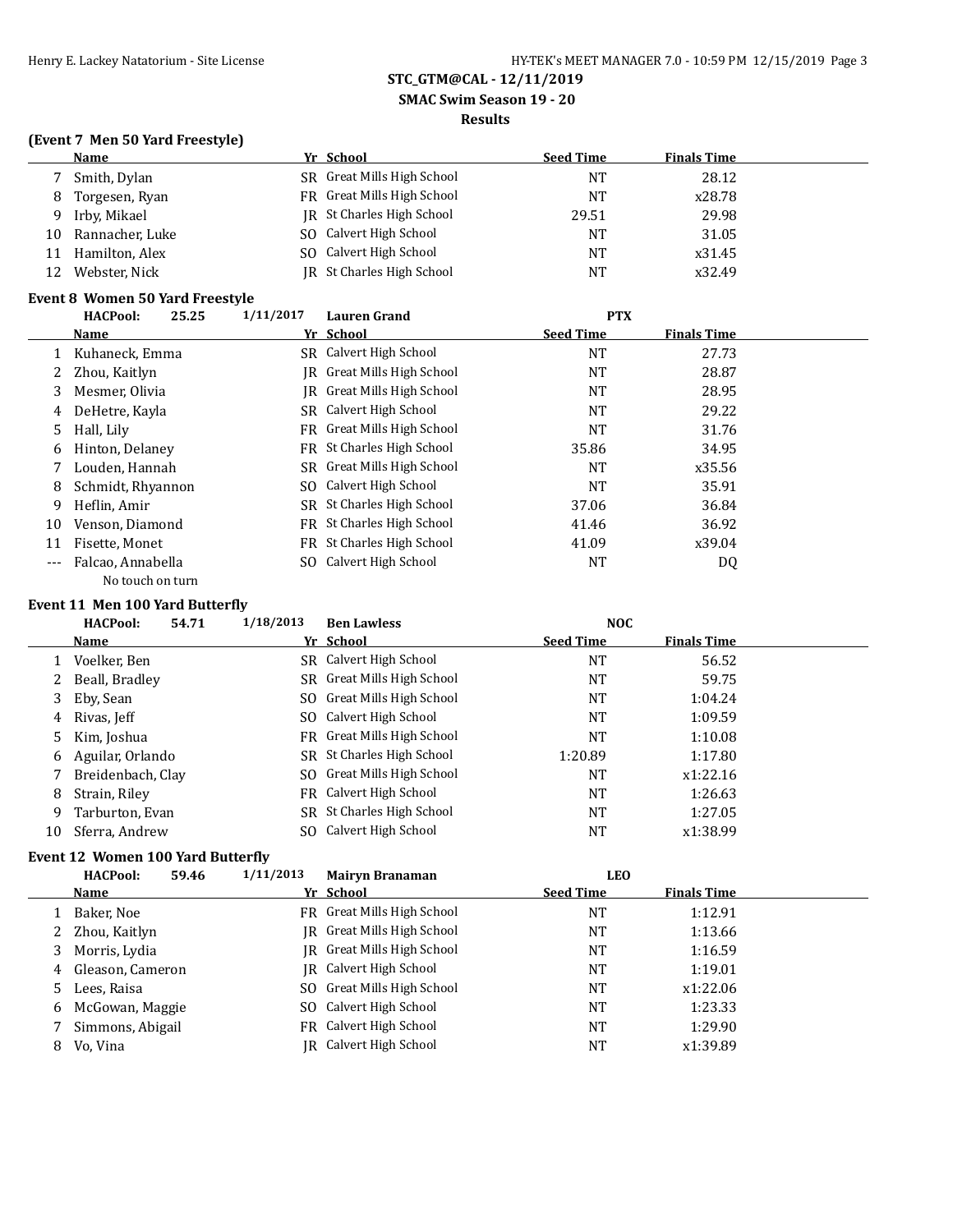# **SMAC Swim Season 19 - 20**

# **Results**

# **Event 13 Men 100 Yard Freestyle**

|    | <b>HACPool:</b><br>48.01 | 12/7/2013 | <b>Ben Lawless</b>                | <b>NOC</b>       |                    |  |
|----|--------------------------|-----------|-----------------------------------|------------------|--------------------|--|
|    | Name                     |           | Yr School                         | <b>Seed Time</b> | <b>Finals Time</b> |  |
|    | Levija, Aidan            |           | SR Calvert High School            | NT               | 54.14              |  |
|    | Davis, Zachary           |           | <b>IR</b> Great Mills High School | NT               | 54.95              |  |
| 3  | Willey, Nolen            |           | SO Great Mills High School        | NT               | 56.78              |  |
| 4  | Lusby, Mason             |           | SR Calvert High School            | NT               | 59.48              |  |
| 5. | Smith, Jared             |           | SR St Charles High School         | NT               | 59.64              |  |
| 6  | Ulrich, Daniel           |           | SO Great Mills High School        | NT               | 1:01.54            |  |
|    | Drake, Todd              |           | SR Calvert High School            | NT               | 1:03.49            |  |
| 8  | Nickens, Jayden          | IR        | St Charles High School            | 1:17.41          | 1:06.33            |  |
| 9  | Foveaux, Chase           |           | FR Calvert High School            | NT               | x1:08.52           |  |
| 10 | Crownover, Mitchell      |           | SO Great Mills High School        | NT               | x1:08.89           |  |
| 11 | Gulley, Garrett          |           | SR St Charles High School         | 1:14.51          | 1:15.81            |  |
| 12 | Joy, John                |           | SO St Charles High School         | NT               | x1:17.49           |  |

## **Event 14 Women 100 Yard Freestyle**

|    | <b>HACPool:</b><br>54.35 | 1/22/2018 | <b>Havley Newton</b>       | <b>LEO</b>       |                    |  |
|----|--------------------------|-----------|----------------------------|------------------|--------------------|--|
|    | Name                     |           | Yr School                  | <b>Seed Time</b> | <b>Finals Time</b> |  |
|    | 1 Chan, Sophie           |           | SO Great Mills High School | <b>NT</b>        | 59.68              |  |
|    | Kuhaneck, Emma           |           | SR Calvert High School     | <b>NT</b>        | 1:02.24            |  |
| 3  | Poole, Alexis            |           | SO Great Mills High School | <b>NT</b>        | 1:07.00            |  |
| 4  | Corbin, Sadie            |           | SO Great Mills High School | <b>NT</b>        | 1:14.00            |  |
| 5. | Parks, Marissa           | IR        | St Charles High School     | 1:15.05          | 1:15.82            |  |
| 6  | Coughlan, Zoe            |           | SR Great Mills High School | <b>NT</b>        | x1:17.96           |  |
|    | Ward, Ava                |           | IR Calvert High School     | <b>NT</b>        | 1:21.08            |  |
| 8  | Schmidt, Rhyannon        | SO.       | Calvert High School        | <b>NT</b>        | 1:22.42            |  |
| 9  | Maxwell, Lauryn          |           | SR St Charles High School  | 1:23.51          | 1:25.16            |  |
| 10 | Caaya, Helena            |           | SR St Charles High School  | <b>NT</b>        | 1:28.29            |  |
| 11 | Hakim, Zoe               | FR        | St Charles High School     | <b>NT</b>        | x1:38.19           |  |
| 12 | Hedo, Nina               | SO.       | Calvert High School        | NT               | x1:39.01           |  |

#### **Event 15 Men 500 Yard Freestyle**

|   | <b>HACPool:</b><br>4:35.53 | 1/31/2014 | <b>Ben Lawless</b>         | <b>NOC</b>       |                    |  |
|---|----------------------------|-----------|----------------------------|------------------|--------------------|--|
|   | <b>Name</b>                |           | Yr School                  | <b>Seed Time</b> | <b>Finals Time</b> |  |
|   | Seo, Kevin                 |           | SO Great Mills High School | NT               | 6:09.38            |  |
|   | Jamison, Thomas            |           | IR Great Mills High School | NΤ               | 6:35.05            |  |
|   | Lankford, Chris            |           | IR Calvert High School     | NT               | 7:23.30            |  |
| 4 | Proctor, Michael           | SR.       | Calvert High School        | NT               | 8:03.46            |  |
|   | Villlalobos, Will          |           | JR St Charles High School  | 8:08.35          | 8:19.58            |  |

#### **Event 16 Women 500 Yard Freestyle**

|    | <b>HACPool:</b><br>5:22.00 | 1/22/2018 | <b>Nelle Ray</b>           | <b>LEO</b>       |                    |  |
|----|----------------------------|-----------|----------------------------|------------------|--------------------|--|
|    | Name                       |           | Yr School                  | <b>Seed Time</b> | <b>Finals Time</b> |  |
|    | Fleckenstein, Skye         |           | JR Calvert High School     | NΤ               | 6:57.05            |  |
|    | 2 Gonzales, Leila          |           | SR Great Mills High School | <b>NT</b>        | 6:59.75            |  |
| 3. | Won, Soo Jin               | SO.       | Great Mills High School    | NΤ               | 7:43.52            |  |
|    | 4 McKenney, Lianna         |           | SR St Charles High School  | 8:38.40          | 8:05.55            |  |
|    | Levenson, Taviah           |           | SR St Charles High School  | 8:47.30          | 8:12.68            |  |
| b. | West, Kayla                | IRI       | Calvert High School        | <b>NT</b>        | 9:23.68            |  |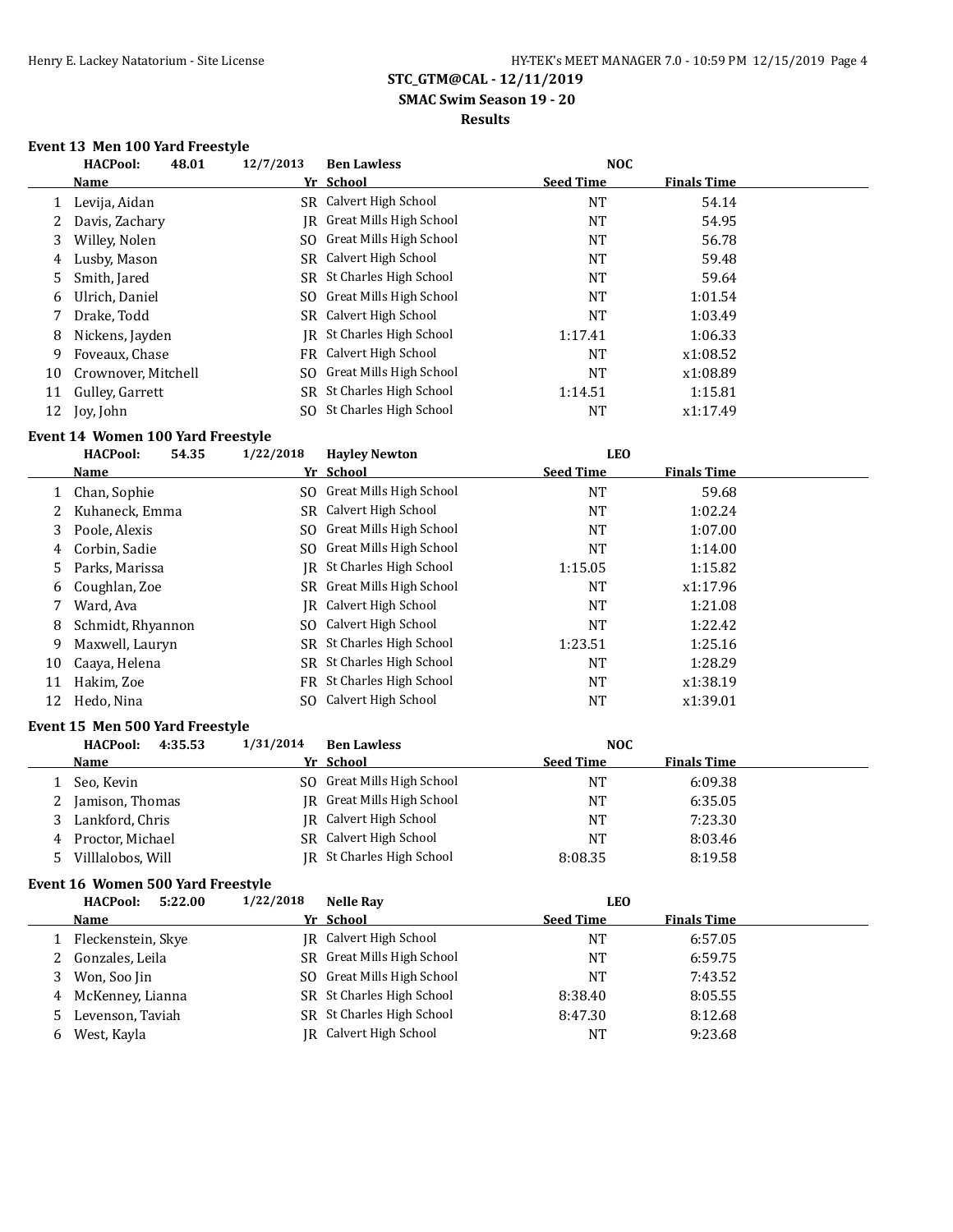## **SMAC Swim Season 19 - 20**

#### **Results**

# **Event 17 Men 200 Yard Freestyle Relay**

|    | <b>HACPool:</b>                         | 1:33.16 | 1/18/2013                 | <b>Northern High School</b>                          |                        | <b>NOC</b>         |                       |
|----|-----------------------------------------|---------|---------------------------|------------------------------------------------------|------------------------|--------------------|-----------------------|
|    |                                         |         |                           | N Goszkowicz, K Horak, T Cranford, B Lawless         |                        |                    |                       |
|    | <b>Team</b>                             |         |                           | <b>Relay</b>                                         | <b>Seed Time</b>       | <b>Finals Time</b> |                       |
|    | 1 Calvert High School                   |         |                           | A                                                    | <b>NT</b>              | 1:38.70            |                       |
|    | 1) Voelker, Ben SR                      |         |                           | 2) Breske, Noah SR                                   | 3) Danielson, Erik JR  |                    | 4) Levija, Aidan SR   |
| 2  | <b>Great Mills High School</b>          |         |                           | A                                                    | <b>NT</b>              | 1:45.05            |                       |
|    | 1) Beall, Bradley SR                    |         |                           | 2) Kim, Joshua FR                                    | 3) Seo, Kevin SO       |                    | 4) Willey, Nolen SO   |
| 3  | St Charles High School                  |         |                           | A                                                    | 1:42.86                | 1:49.07            |                       |
|    | 1) Hoefferle, Tayton SR                 |         |                           | 2) Parham, Michael JR                                | 3) Rios, Dominic JR    |                    | 4) Smith, Jared SR    |
|    | 4 Calvert High School                   |         |                           | B                                                    | <b>NT</b>              | 1:50.54            |                       |
|    | 1) Beardmore, Nate JR                   |         |                           | 2) Drake, Todd SR                                    | 3) Rivas, Jeff SO      |                    | 4) Lusby, Mason SR    |
| 5. | <b>Great Mills High School</b>          |         |                           | B                                                    | <b>NT</b>              | 1:51.63            |                       |
|    | 1) Crownover, Garrett SR                |         |                           | 2) Jamison, Thomas JR                                | 3) Ulrich, Daniel SO   |                    | 4) Smith, Dylan SR    |
| 6  | St Charles High School                  |         |                           | B                                                    | <b>NT</b>              | 2:07.08            |                       |
|    | 1) De Los Santos, Kent JR               |         |                           | 2) Andujar, Josael JR                                | 3) Joy, John SO        |                    | 4) Webster, Nick JR   |
|    | Event 18 Women 200 Yard Freestyle Relay |         |                           |                                                      |                        |                    |                       |
|    | <b>HACPool:</b>                         | 1:38.23 | 12/5/2014                 | <b>Chopticon High School</b>                         |                        | <b>CHO</b>         |                       |
|    |                                         |         |                           | D Schuster, C Moore, S Gack, R Collier               |                        |                    |                       |
|    | Team                                    |         |                           | <b>Relay</b>                                         | <b>Seed Time</b>       | <b>Finals Time</b> |                       |
|    | 1 Great Mills High School               |         |                           | $\mathbf{A}$                                         | <b>NT</b>              | 1:56.68            |                       |
|    | 1) Morris, Lydia JR                     |         |                           | 2) Mesmer, Olivia JR                                 | 3) Poole, Alexis SO    |                    | 4) Baker, Noe FR      |
| 2  | Calvert High School                     |         |                           | A                                                    | <b>NT</b>              | 2:01.91            |                       |
|    | 1) Bubin, Johna JR                      |         |                           | 2) DeHetre, Kayla SR                                 | 3) Gleason, Cameron JR |                    | 4) Kuhaneck, Emma SR  |
| 3  | <b>Great Mills High School</b>          |         |                           | B                                                    | <b>NT</b>              | 2:07.52            |                       |
|    | 1) Mesmer, Grace FR                     |         |                           | 2) Coughlan, Zoe SR                                  | 3) Won, Soo Jin SO     |                    | 4) Gonzales, Leila SR |
| 4  | St Charles High School                  |         |                           | A                                                    | 2:09.02                | 2:18.73            |                       |
|    | 1) Parks, Marissa JR                    |         |                           | 2) Hinton, Delaney FR                                | 3) Heflin, Amir SR     |                    | 4) Moore, Halle SO    |
| 5. | Calvert High School                     |         |                           | B                                                    | <b>NT</b>              | 2:26.88            |                       |
|    | 1) Millman, Calliope JR                 |         |                           | 2) Falcao, Annabella SO                              | 3) Vo, Vina JR         |                    | 4) Hedo, Nina SO      |
| 6  | St Charles High School                  |         | B<br>2) Fisette, Monet FR |                                                      | <b>NT</b>              | 2:42.42            |                       |
|    | 1) Cruz, Keiry SO                       |         |                           |                                                      | 3) Hakim, Zoe FR       |                    | 4) Venson, Diamond FR |
|    |                                         |         |                           |                                                      |                        |                    |                       |
|    | Event 19 Men 100 Yard Backstroke        |         | 1/21/2015                 |                                                      |                        | <b>PTX</b>         |                       |
|    | <b>HACPool:</b><br>Name                 | 53.58   |                           | <b>Chris Kahl</b><br>Yr School                       | <b>Seed Time</b>       | <b>Finals Time</b> |                       |
|    |                                         |         |                           | SR Calvert High School                               |                        |                    |                       |
| 1  | Voelker, Ben                            |         |                           | SO Great Mills High School                           | NT                     |                    | 55.79                 |
| 2  | Eby, Sean                               |         |                           |                                                      | NT                     | 1:02.66            |                       |
| 3  | Kim, Joshua                             |         |                           | FR Great Mills High School<br>SO Calvert High School | <b>NT</b>              | 1:12.66            |                       |
| 4  | Norman, Tanner                          |         |                           |                                                      | NT                     | 1:12.86            |                       |
| 5  | Crownover, Garrett                      |         |                           | SR Great Mills High School                           | NT                     | 1:13.21            |                       |
| 6  | Strain, Riley                           |         |                           | FR Calvert High School                               | <b>NT</b>              | 1:14.91            |                       |
| 7  | Carroll-Tanner, Khoury                  |         | SO.                       | St Charles High School                               | NT                     | 1:15.87            |                       |
| 8  | Drake, Todd                             |         | SR                        | Calvert High School                                  | NT                     | x1:15.90           |                       |
| 9  | De Los Santos, Kent                     |         |                           | JR St Charles High School                            | NT                     | 1:29.62            |                       |
| 10 | Torgesen, Ryan                          |         |                           | FR Great Mills High School                           | NT                     | x1:29.66           |                       |
| 11 | Rios, Dominic                           |         |                           | JR St Charles High School                            | NT                     | 1:31.65            |                       |
| 12 | Joy, John                               |         |                           | SO St Charles High School                            | 1:49.03                | x1:44.12           |                       |
|    | Event 20 Women 100 Yard Backstroke      |         |                           |                                                      |                        |                    |                       |
|    | <b>HACPool:</b>                         | 1:00.73 | 12/8/2017                 | <b>Maddie Frick</b>                                  |                        | <b>HUN</b>         |                       |
|    | <u>Name</u>                             |         |                           | Yr School                                            | <b>Seed Time</b>       | <b>Finals Time</b> |                       |
|    | 1 Raley, Savannah                       |         |                           | SO Great Mills High School                           | <b>NT</b>              | 1:08.96            |                       |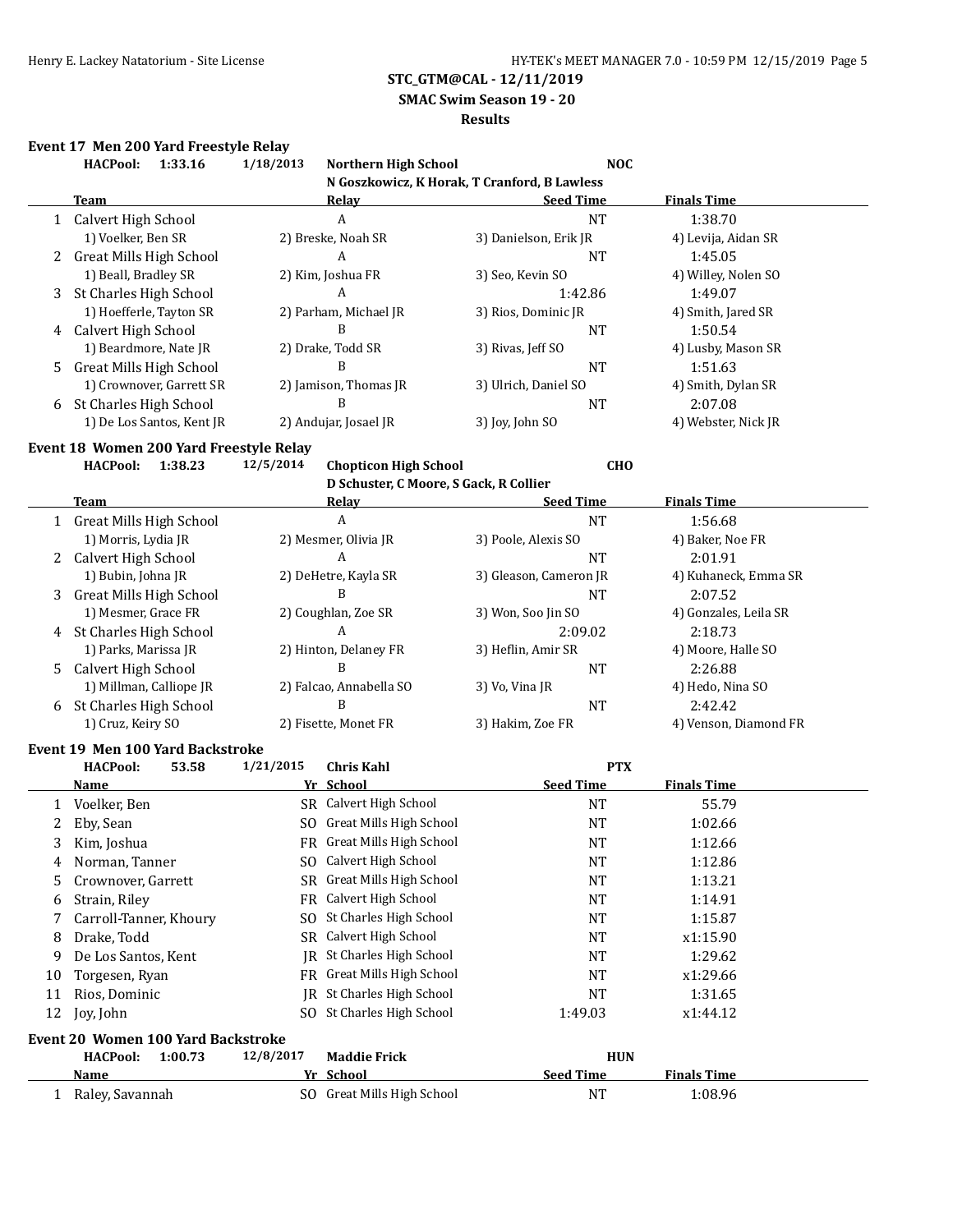**SMAC Swim Season 19 - 20**

#### **Results**

## **(Event 20 Women 100 Yard Backstroke)**

|    | Name                | Yr School                  | <b>Seed Time</b> | <b>Finals Time</b> |
|----|---------------------|----------------------------|------------------|--------------------|
|    | 2 Gleason, Cameron  | IR Calvert High School     | NT               | 1:15.90            |
| 3  | Poole, Alexis       | SO Great Mills High School | NT               | 1:19.67            |
| 4  | Mesmer, Grace       | FR Great Mills High School | NT               | 1:20.61            |
|    | 5 Lees, Raisa       | SO Great Mills High School | NT               | x1:21.40           |
| 6  | Vo, Victoria        | SO Calvert High School     | NT               | 1:27.28            |
|    | Mahar, Megan        | SR Calvert High School     | NT               | 1:29.51            |
| 8  | McKenney, Lianna    | SR St Charles High School  | 1:38.45          | 1:34.68            |
| 9  | Hinton, Delaney     | FR St Charles High School  | 1:37.08          | 1:34.80            |
| 10 | Vernier, Ashley     | SR Calvert High School     | NT               | x1:37.25           |
| 11 | Nambooze, Elizabeth | FR St Charles High School  | NT               | 1:47.89            |
| 12 | Venson, Diamond     | FR St Charles High School  | NT               | x1:57.83           |

#### **Event 21 Men 100 Yard Breaststroke**

|                     | <b>HACPool:</b><br>1:02.42          | 12/12/2018 | <b>Kristopher Schueller</b>    | <b>LAP</b>       |                    |
|---------------------|-------------------------------------|------------|--------------------------------|------------------|--------------------|
|                     | Name                                |            | Yr School                      | <b>Seed Time</b> | <b>Finals Time</b> |
|                     | Danielson, Erik                     | IR         | Calvert High School            | NT               | 1:05.71            |
|                     | Davis, Joseph                       |            | FR Great Mills High School     | NT               | 1:10.05            |
| 3                   | White, Benjamin                     | IR         | <b>Great Mills High School</b> | NT               | 1:10.96            |
| 4                   | Breske, Noah                        |            | SR Calvert High School         | NT               | 1:14.73            |
| 5.                  | Hoefferle, Tayton                   |            | SR St Charles High School      | NT               | 1:15.97            |
| 6                   | Beardmore, Nate                     | IR         | Calvert High School            | NT               | 1:20.48            |
|                     | Pharis, Jonathan                    | FR         | Great Mills High School        | NT               | 1:26.60            |
| 8                   | Morris, Peter                       |            | FR Great Mills High School     | NT               | x1:27.12           |
| 9                   | Gulley, Garrett                     | SR.        | St Charles High School         | 1:32.46          | 1:29.09            |
| 10                  | Mason, Andrew                       |            | SR Calvert High School         | NT               | x1:29.76           |
| $---$               | Andujar, Josael                     | IR         | St Charles High School         | NT               | DQ                 |
|                     | Walking on or springing from bottom |            |                                |                  |                    |
| $\qquad \qquad - -$ | Irby, Mikael                        | IR         | St Charles High School         | NT               | DQ                 |
|                     | Scissors kick                       |            |                                |                  |                    |

# **Event 22 Women 100 Yard Breaststroke**<br>**HACPool:** 1:08.26 12/12/201

|       | <b>HACPool:</b><br>1:08.26 | 12/12/2018 | Olivia Frick                   | <b>HUN</b>       |                    |  |
|-------|----------------------------|------------|--------------------------------|------------------|--------------------|--|
|       | Name                       |            | Yr School                      | <b>Seed Time</b> | <b>Finals Time</b> |  |
|       | Morris, Lydia              |            | IR Great Mills High School     | <b>NT</b>        | 1:19.97            |  |
|       | Ganzell, Jolie             | IR         | Great Mills High School        | NT               | 1:21.80            |  |
| 3.    | DeHetre, Kayla             |            | SR Calvert High School         | <b>NT</b>        | 1:23.06            |  |
| 4     | Mesmer, Olivia             | IR         | <b>Great Mills High School</b> | <b>NT</b>        | 1:23.91            |  |
| 5.    | Corbin, Sadie              |            | SO Great Mills High School     | NT               | x1:30.14           |  |
| 6     | Bubin, Johna               | IR         | Calvert High School            | <b>NT</b>        | 1:41.48            |  |
|       | Falcao, Annabella          |            | SO Calvert High School         | <b>NT</b>        | 1:41.87            |  |
| 8     | Millman, Calliope          | IR         | Calvert High School            | <b>NT</b>        | x1:48.00           |  |
| 9     | Hemsley, Ariahna           | IR         | St Charles High School         | NT               | 1:49.75            |  |
| 10    | Heflin, Amir               | SR.        | St Charles High School         | 1:52.04          | 1:50.48            |  |
| 11    | Moore, Halle               | SO.        | St Charles High School         | <b>NT</b>        | 1:51.02            |  |
| $---$ | Fisette, Monet             |            | FR St Charles High School      | <b>NT</b>        | DQ                 |  |
|       | Scissors kick              |            |                                |                  |                    |  |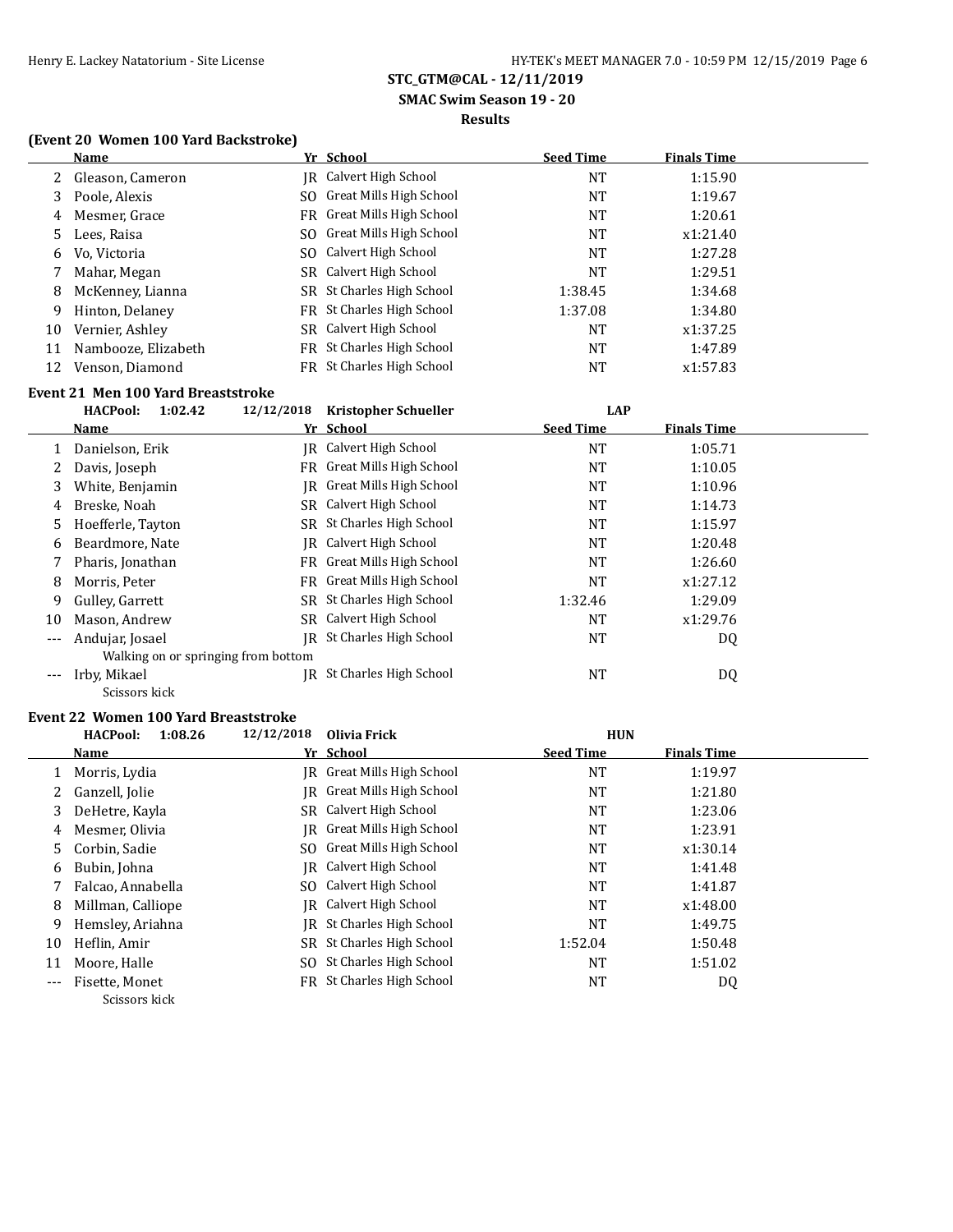**SMAC Swim Season 19 - 20**

#### **Results**

## **Event 23 Men 400 Yard Freestyle Relay**

|    | 2/1/2013<br>Northern High School<br><b>HACPool:</b><br><b>NOC</b><br>3:27.75 |                                             |                           |                         |  |  |  |  |  |
|----|------------------------------------------------------------------------------|---------------------------------------------|---------------------------|-------------------------|--|--|--|--|--|
|    | T Cranford, N Goszkowicz, K Horak, B Lawless                                 |                                             |                           |                         |  |  |  |  |  |
|    | <b>Team</b>                                                                  | <b>Relay</b>                                | <b>Seed Time</b>          | <b>Finals Time</b>      |  |  |  |  |  |
|    | 1 Great Mills High School                                                    | $\overline{A}$                              | <b>NT</b>                 | 3:49.03                 |  |  |  |  |  |
|    | 1) Beall, Bradley SR                                                         | 2) Ulrich, Daniel SO                        | 3) Davis, Joseph FR       | 4) White, Benjamin JR   |  |  |  |  |  |
| 2  | <b>Great Mills High School</b>                                               | B                                           | <b>NT</b>                 | 3:51.08                 |  |  |  |  |  |
|    | 1) Willey, Nolen SO                                                          | 2) Magpuri, Linden FR                       | 3) Eby, Sean SO           | 4) Davis, Zachary JR    |  |  |  |  |  |
| 3  | Calvert High School                                                          | A                                           | <b>NT</b>                 | 4:15.25                 |  |  |  |  |  |
|    | 1) Lusby, Mason SR                                                           | 2) Norman, Tanner SO                        | 3) Drake, Todd SR         | 4) Strain, Riley FR     |  |  |  |  |  |
| 4  | St Charles High School                                                       | A                                           | 4:44.10                   | 4:30.20                 |  |  |  |  |  |
|    | 1) Carroll-Tanner, Khoury SO                                                 | 2) Parham, Michael JR                       | 3) Aguilar, Orlando SR    | 4) Smith, Jared SR      |  |  |  |  |  |
| 5. | Calvert High School                                                          | B                                           | <b>NT</b>                 | 4:35.52                 |  |  |  |  |  |
|    | 1) Lankford, Chris JR                                                        | 2) Foveaux, Chase FR                        | 3) Crider, Austin JR      | 4) Rannacher, Luke SO   |  |  |  |  |  |
| 6  | St Charles High School                                                       | B                                           | <b>NT</b>                 | 5:08.82                 |  |  |  |  |  |
|    | 1) Gulley, Garrett SR                                                        | 2) Villlalobos, Will JR                     | 3) Webster, Nick JR       | 4) Rios, Dominic JR     |  |  |  |  |  |
|    | Event 24 Women 400 Yard Freestyle Relay                                      |                                             |                           |                         |  |  |  |  |  |
|    | <b>HACPool:</b><br>3:47.97                                                   | 1/22/2018<br><b>Leonardtown High School</b> | <b>LEO</b>                |                         |  |  |  |  |  |
|    | S Hotz, K Ng, N Ray, H Newton                                                |                                             |                           |                         |  |  |  |  |  |
|    |                                                                              |                                             |                           |                         |  |  |  |  |  |
|    | Team                                                                         | Relay                                       | <b>Seed Time</b>          | <b>Finals Time</b>      |  |  |  |  |  |
|    |                                                                              | $\mathbf{A}$                                | <b>NT</b>                 | 4:09.80                 |  |  |  |  |  |
|    | 1 Great Mills High School<br>1) Baker, Noe FR                                | 2) Zhou, Kaitlyn JR                         | 3) Raley, Savannah SO     | 4) Chan, Sophie SO      |  |  |  |  |  |
|    |                                                                              | A                                           | <b>NT</b>                 | 5:17.71                 |  |  |  |  |  |
|    | 2 Calvert High School<br>1) Fleckenstein, Skye JR                            | 2) Vo, Victoria SO                          | 3) Vernier, Ashley SR     | 4) Bubin, Johna JR      |  |  |  |  |  |
| 3  | St Charles High School                                                       | A                                           | 5:50.98                   | 5:26.84                 |  |  |  |  |  |
|    | 1) McKenney, Lianna SR                                                       | 2) Hedgspeth, Koah SR                       | 3) Levenson, Taviah SR    | 4) Parks, Marissa JR    |  |  |  |  |  |
| 4  | Calvert High School                                                          | B                                           | <b>NT</b>                 | 5:35.90                 |  |  |  |  |  |
|    | 1) West, Kayla JR                                                            | 2) Simmons, Abigail FR                      | 3) Schmidt, Rhyannon SO   | 4) Millman, Calliope JR |  |  |  |  |  |
| 5. | St Charles High School                                                       | B                                           | <b>NT</b>                 | 5:57.62                 |  |  |  |  |  |
|    | 1) Cruz, Keiry SO                                                            | 2) Caaya, Helena SR                         | 3) Nambooze, Elizabeth FR | 4) Maxwell, Lauryn SR   |  |  |  |  |  |
|    | <b>Great Mills High School</b>                                               | B                                           | <b>NT</b>                 | <b>DQ</b>               |  |  |  |  |  |
|    | Early take-off swimmer #4                                                    |                                             |                           |                         |  |  |  |  |  |